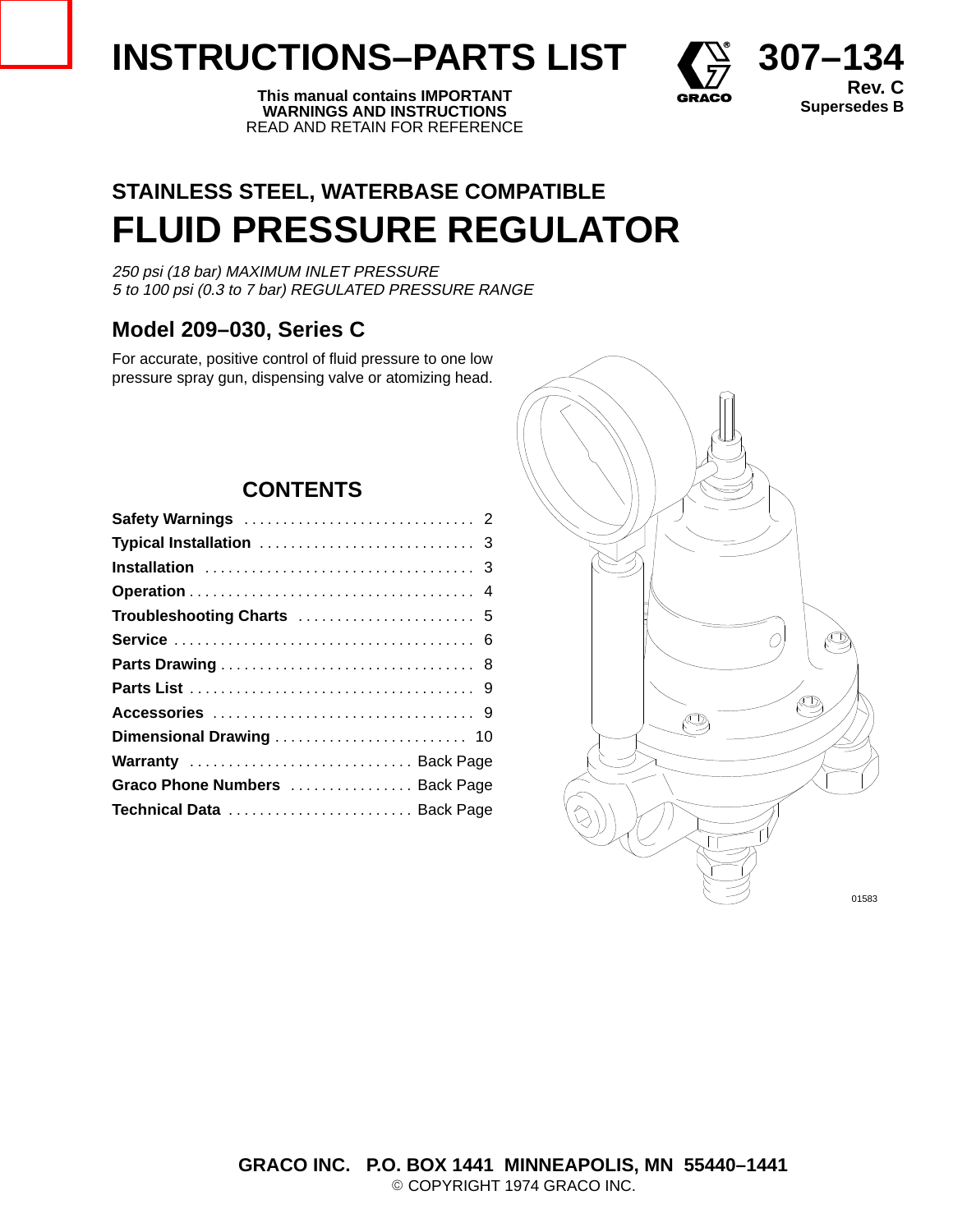# **SAFETY WARNINGS**

# **FOR PROFESSIONAL USE ONLY. OBSERVE ALL WARNINGS Read and understand all instruction manuals before operating equipment.**

## **General Safety**

Any misuse of the equipment or accessories, such as overpressurizing, modifying parts, using incompatible chemicals and fluids, or using worn or damaged parts, can cause them to rupture and result in serious bodily injury, such as splashing fluid in the eyes or on the skin, or in fire, explosion or property damage.

ALWAYS relieve all fluid pressure in the system before removing or servicing the regulator. Close the fluid shutoff valve and relieve fluid pressure downstream of the regulator.

NEVER try to stop or deflect leaks with your hand or body.

NEVER alter or modify any part of this equipment; doing so could cause it to malfunction.

CHECK the regulator weekly and repair or replace worn or damaged parts immediately.

Read and follow the fluid and solvent manufacturer's literature regarding the use of protective eyewear, gloves, clothing, respirator and other equipment.

## **Fluid Compatibility**

BE SURE all fluids and solvents used are chemically compatible with the "Wetted Parts" shown in the **TECH-NICAL DATA** on the back cover and with the wetted parts in all other system components. Always read the fluid and solvent manufacturer's literature before using the fluid/solvent in this regulator.

## **System Pressure**

Use this regulator only in low pressure, air spray systems. NEVER exceed the 250 psi (18 bar) MAXIMUM INLET PRESSURE of this regulator. DO NOT exceed the maximum working pressure of any component or accessory used in your system.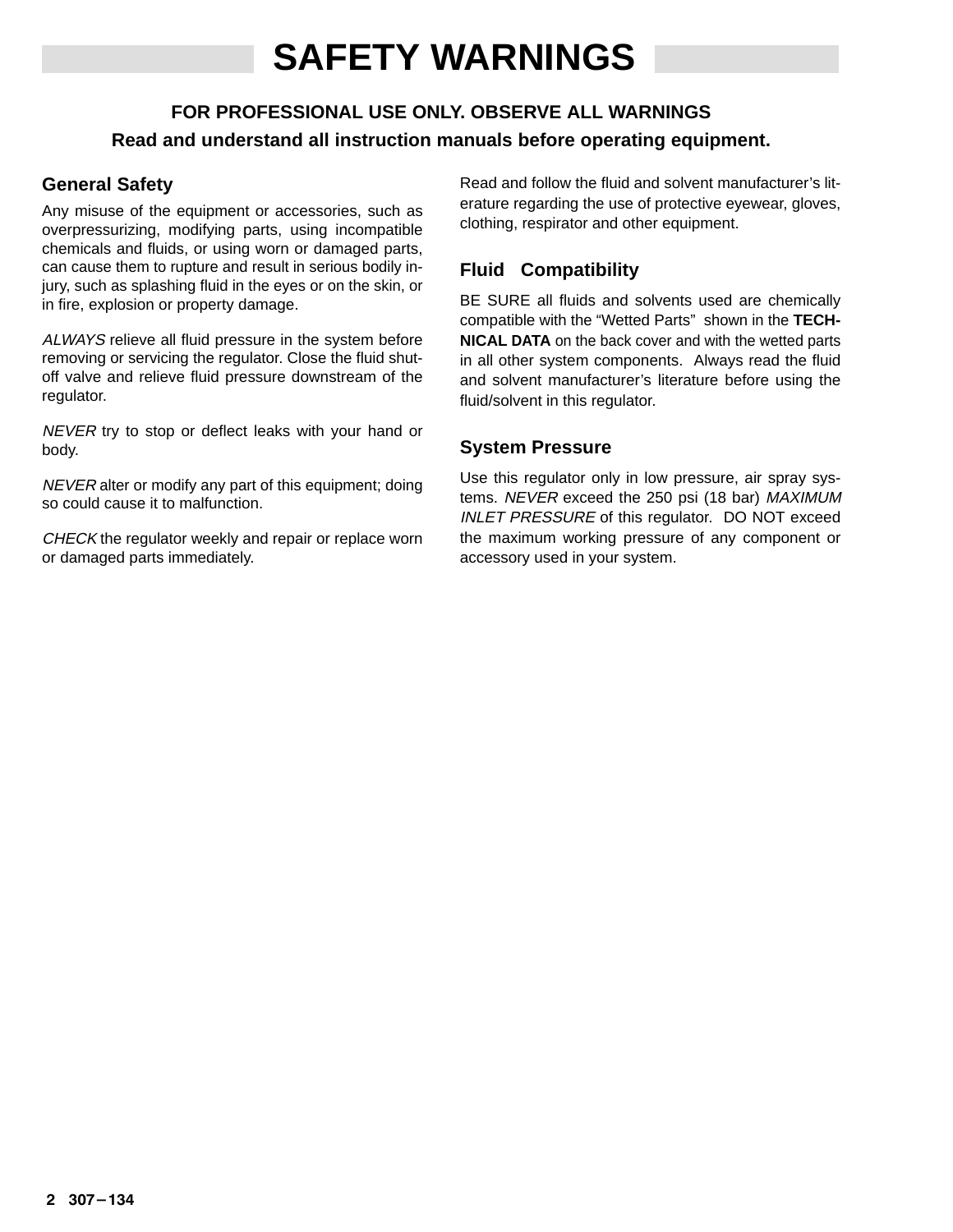

# **INSTALLATION**

**NOTE:** Reference numbers and letters in parentheses in the text refer to the numbers and letters in the figure drawings and parts drawing.

### **Before Installing the Fluid Regulator**

- 1. Determine the placement of the fluid regulator in your system. install it as close as possible to the spray gun/dispensing valve (F) for easy operator control. See Fig 1.
- 2. Install a ball valve at the inlet (B) and outlet (D) of the regulator (C) to isolate the regulator to remove it for cleaning.
- 3. Install temporary plumbing between the ball valves.
- 4. Thoroughly flush the system to remove metal chips and other contaminants and to check for leaks.

#### - **CAUTION** -

- 1. To avoid contaminants clogging or damaging the regulator, the new system must be cleaned and tested thoroughly before admitting paint to the regulator.
- 2. Do not pressure test the regulator with air; use solvent. Air may cause leaks between the fluid seals that result in fluid leaks during normal operation. If the rest of the system must be pressure tested with air, bypass the regulator during the test.

## **Installing the Fluid Regulator**

1. Remove the temporary plumbing and install one regulator (C) for each spray gun (F). See page10 for regulator dimensions.

The regulators should be mounted in a vertical position, as shown above, for the best flow and minimum pigment settling and so the gauge can be easily read.

- 2. Connect the fluid supply line (A) to the regulator's 3/8 npt(f) swivel inlet. The swivel-type inlet can be connected to either a vertical or horizontal supply line.
- 3. Connect the fluid hose (E) between the spray gun and one of the two regulator outlets.

To allow either vertical or horizontal spray gun hose connection, the regulator has one 3/8 npsm(f) vertical outlet and one (alternate plugged) 3/8 npt(f) horizontal outlet. Choose the outlet most convenient for your system.

- 4. Put sealer on threaded connections, except on swivel unions as it interferes with the swivel action.
- 5. Flush and test the entire system. Be sure to follow the **CAUTION** at left and the flushing procedure on page 4.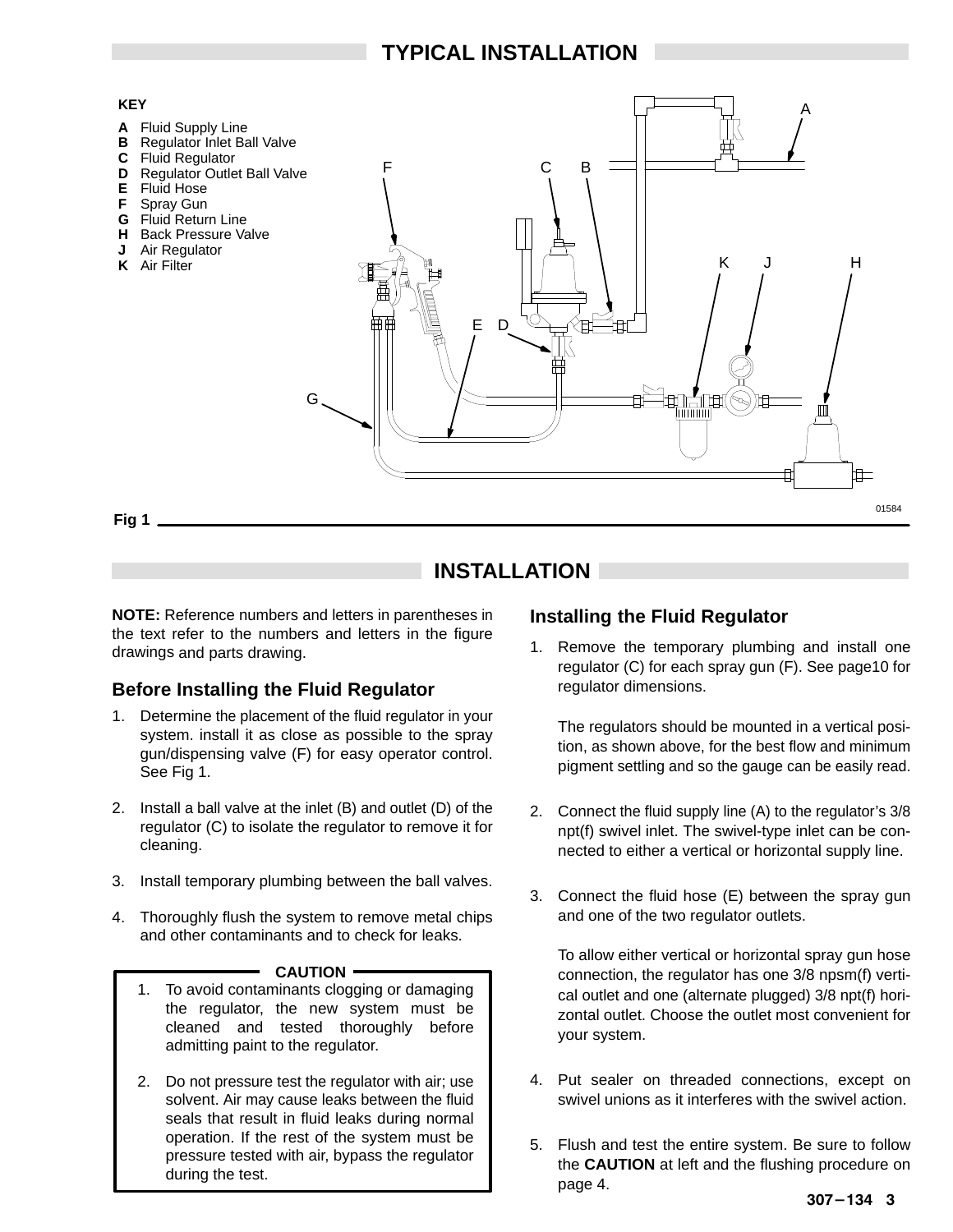# **OPERATION**

#### **CAUTION**

Do not exceed the regulated pressure specification of your regulator. Pressures higher than specified could damage the gauge.

#### **Regulating Fluid Pressure**

- 1. Before opening the fluid ball valve or starting the pump, insert the hex end of the regulator key (27) into the adjusting screw (9) and turn it counterclockwise, all the way, to relieve the spring tension. See Fig 2, **Regulating Position**.
- 2. Start the pump and open the fluid ball valve (B) to admit fluid to the regulator inlet. See Fig 1.
- 3. Turn the key clockwise until the desired fluid pressure shows on the regulator gauge.

#### **KEY**

**27-A** Hex Key with threaded end inserted **27-B** Hex Key with hex end inserted



#### **Flushing Procedure**

- 1. Flush the regulator with a compatible solvent when the rest of the system is flushed.
- 2. Shut off the supply pump and relieve fluid pressure in the system by opening the back pressure valve (H) or other bypass valve. See Fig 1.
- 3. Screw the threaded end of the adjusting key (27), as far as possible into the regulator cap to open the regulator valve. See Fig 2, **Bypass Position**.
- 4. Flush until thoroughly clean. Always use the lowest possible pressure when flushing.
- 5. After flushing, remove the adjusting key. **Do not use the threaded end of the key to adjust pressure.**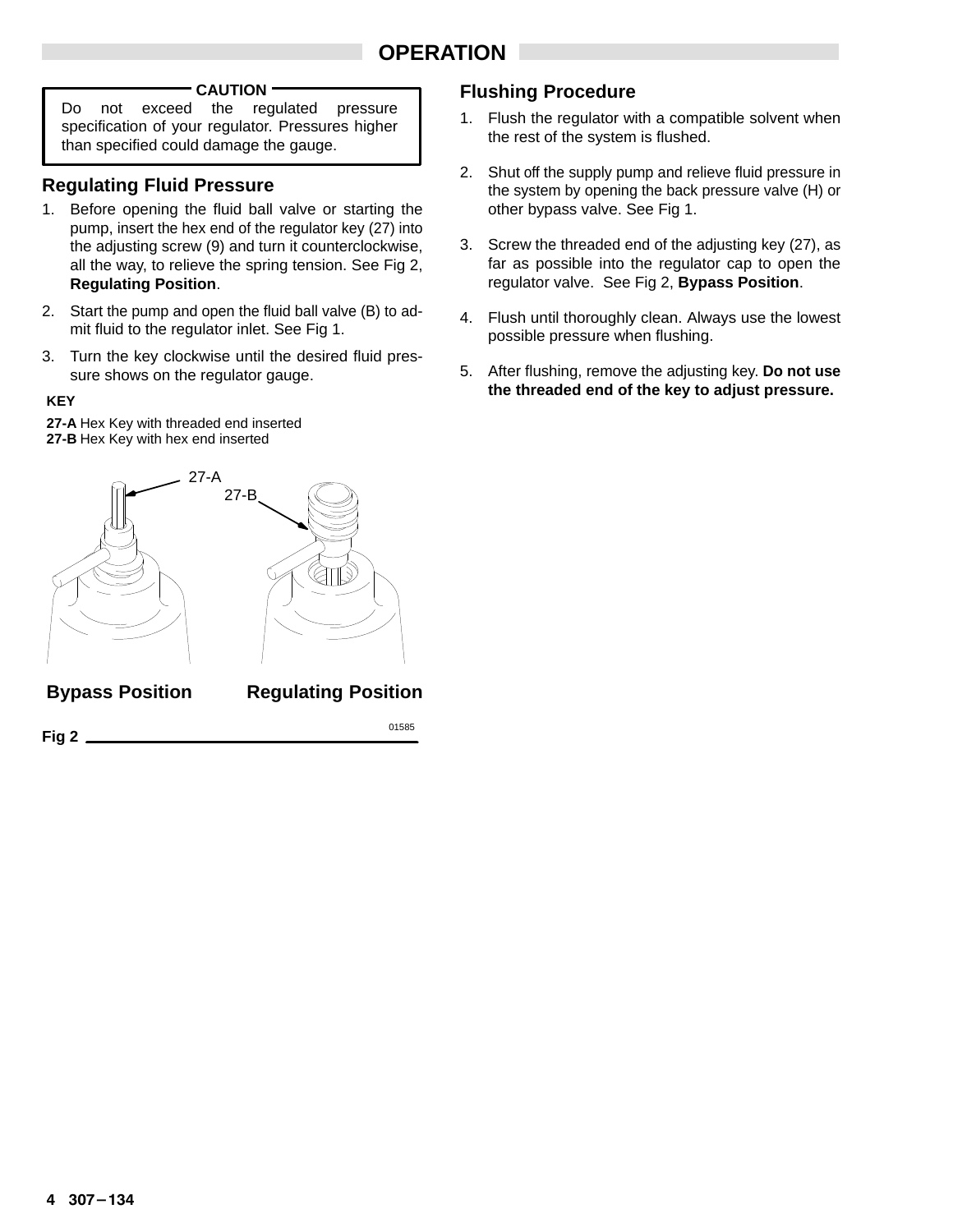#### **WARNING**

#### **Pressure Relief Procedure**

To reduce the risk of serious bodily injury, including fluid splashing in the eyes or on the skin, before servicing the regulator, always close the fluid shut-off valve and relieve fluid pressure downstream of the regulator.

#### **NOTES:**

- 1. Check all possible remedies in the Troubleshooting Chart before disassembling the regulator.
- 2. Reference numbers in parentheses in the chart refer to the numbers in the figure drawings and parts drawing. See the **SERVICE** Section to repair the regulator.

| <b>PROBLEM:</b>                       | <b>CAUSE</b>                                                       | <b>SOLUTION</b>                                              |
|---------------------------------------|--------------------------------------------------------------------|--------------------------------------------------------------|
| No pressure regulation                | Damaged diaphragm (26).                                            | Replace diaphragm.                                           |
|                                       | Broken spring (14)                                                 | Replace spring.                                              |
| Fluid leaks from under<br>housing (1) | Loose cap (19).                                                    | Tighten screws (1).                                          |
|                                       | Worn or damaged gasket (25).                                       | Replace gasket.                                              |
|                                       | Worn or damaged diaphragm (26).                                    | Replace diaphragm.                                           |
|                                       | Fluid flow shut-off downstream of<br>fluid regulator.              | Open fluid flow downstream.                                  |
| Pressure creeps above<br>setting      | Loose cap (19).                                                    | Tighten screws (1).                                          |
|                                       | Worn or damaged gasket (25).                                       | Replace gasket.                                              |
|                                       | Worn or damaged diaphragm (26).                                    | Replace diaphragm.                                           |
|                                       | Empty/clogged supply line                                          | Fill/flush supply line.                                      |
|                                       | Clogged air spray gun or fluid<br>dispensing valve.                | Replace, see gun or valve manual<br>for service instruction. |
| Pressure drops below<br>setting       | Using regulator beyond its rated flow<br>capacity, see back cover. | Install additional regulators.                               |
|                                       | Loose cap (19).                                                    | Tighten screws (1).                                          |
|                                       | Worn or damaged gasket (25).                                       | Replace gasket.                                              |
|                                       | Clogged supply line                                                | Flush supply line.                                           |
|                                       | Clogged air spray gun or fluid<br>dispensing valve.                | Replace, see gun or valve manual<br>for service instruction. |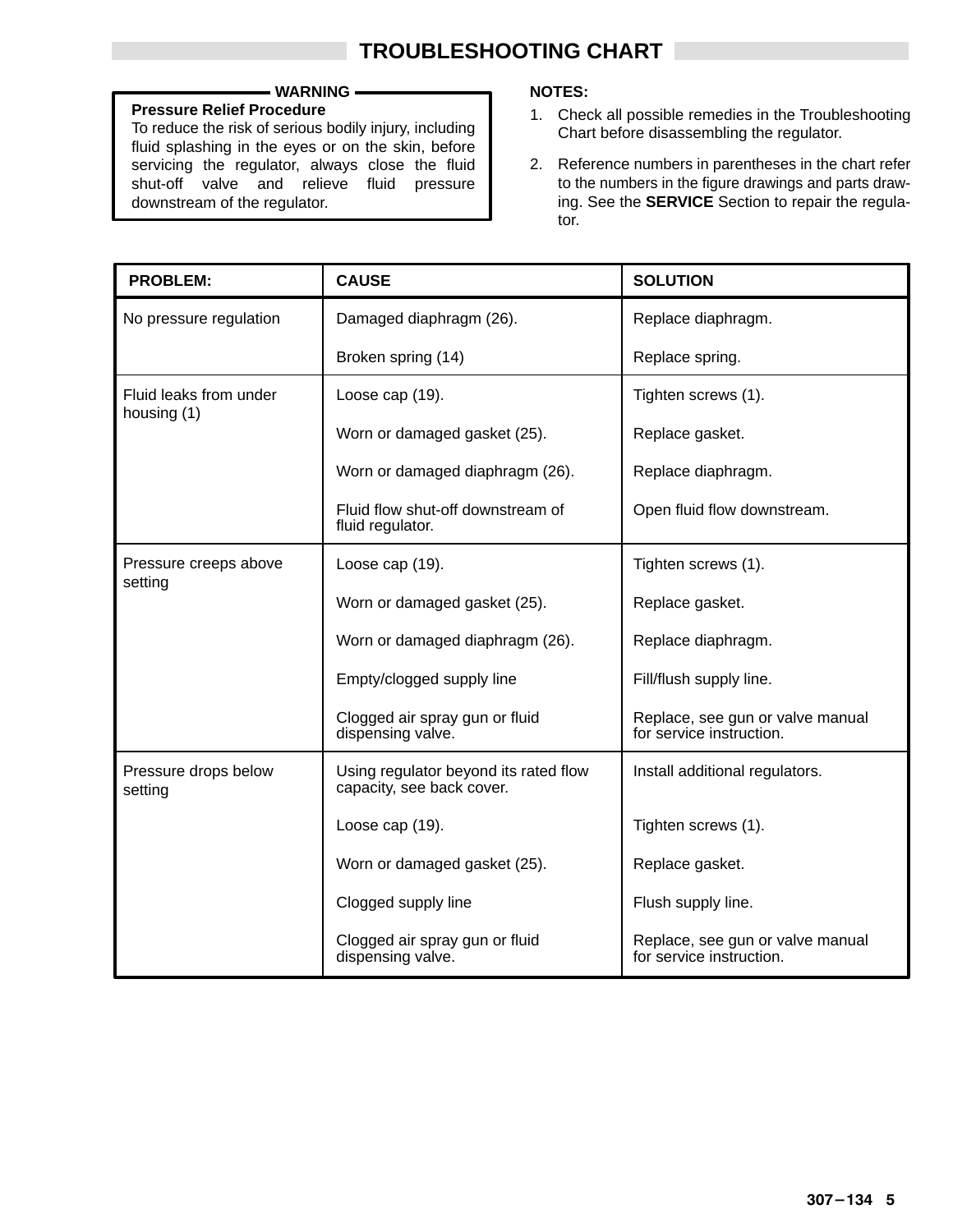# **SERVICE**

#### **Disassembly**

- 1. Follow the **Pressure Relief Procedure Warning** on page 2 before servicing the regulator.
- 2. Remove the regulator from the system.
- 3. Using the hex end of the key (27) turn the adjusting screw (9) all the way counterclockwise to relieve spring tension. See Fig 2, **Regulating Position**.
- 4. Remove the adapter nut (15). See Fig 3.
- 5. Unscrew the valve stem (28) with the key (27).
- 6. Remove the screws (1), cap (19), adjusting screw (9), and spring (14).
- 7. Lift the diaphragm (26) and hanger (21) assembly from the housing; do not disassemble the parts unless they are damaged.
- 8. Unscrew the valve seat (30) with a 9/16 in. socket wrench.
- 9. Thoroughly clean all parts with compatible solvent and inspect for wear or damage. Replace all parts that appear to be worn or damaged.

#### **CAUTION**

Use special care when handling the valve stem (28) and seat (30) to avoid damaging the hard carbide parts.

## **Assembly**

#### **CAUTION**

When assembling the diaphragm and hanger, be sure all surfaces are clean and smooth. Any dirt or roughness could damage the diaphragm.

**NOTE:** Follow the assembly notes in Fig 3.

- 1. Install the valve seat (30) and washer (10). Torque the valve seat to  $70-80$  in-lb  $(7.9-9.0 \text{ N} \cdot \text{m})$ .
- 2. If the diaphragm (26) and hanger (21) assembly was disassembled, be sure to correctly align the hanger (21), gaskets (24 & 25), diaphragm (26), and plate (13) as shown in Fig 3.

Apply anaerobic pipe sealant to the plate screws (5) threads and torque them to 30–35 in-lb (3.4–4.0  $N$  $m$ ).

- 3. Hold the hanger (21) and valve stem (28) in place with your finger so the valve stem is correctly aligned with the valve seat (30) and install the hanger in the housing.
- 4. Turn the valve stem (28) until it is snug against the seat (30), then back it off 3/4 turn to set the valve clearance.
- 5. Assemble the remaining parts.
	- a. When installing the regulator cap (19), line up the adjusting nut tab (8) with the notch in the cap.
	- b. Torque the screws (1) in the order shown in Fig 3 Bottom View, to 125 in-lb (14 Nom) three times, consecutively, to compensate for diaphragm relaxation.
	- c. Apply TFE sealant tape to the adapter nut (15) threads and torque it to 30–35 ft-lb 40.50–47.25  $N$  $\bullet$ m).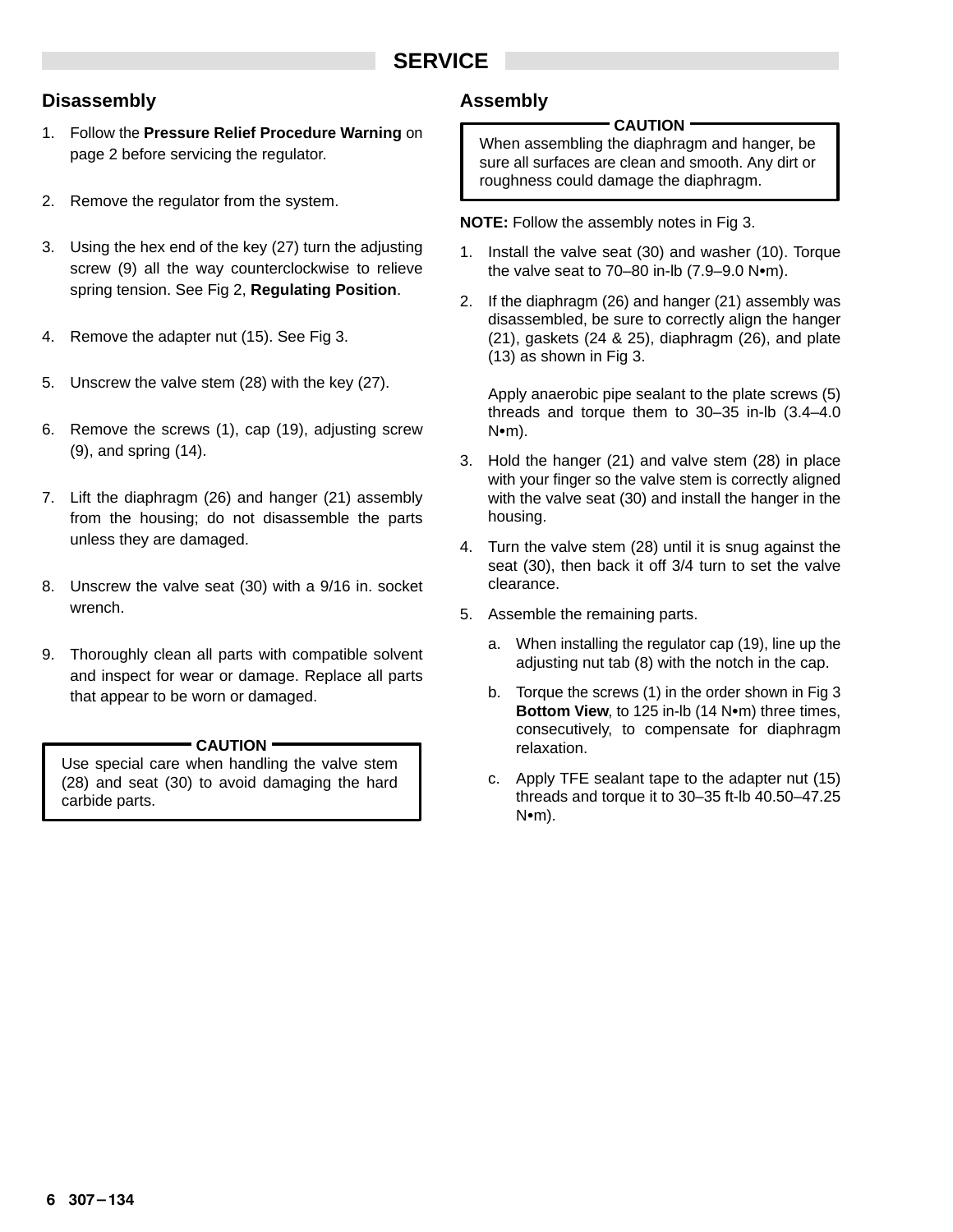## **SERVICE**



**Fig 3**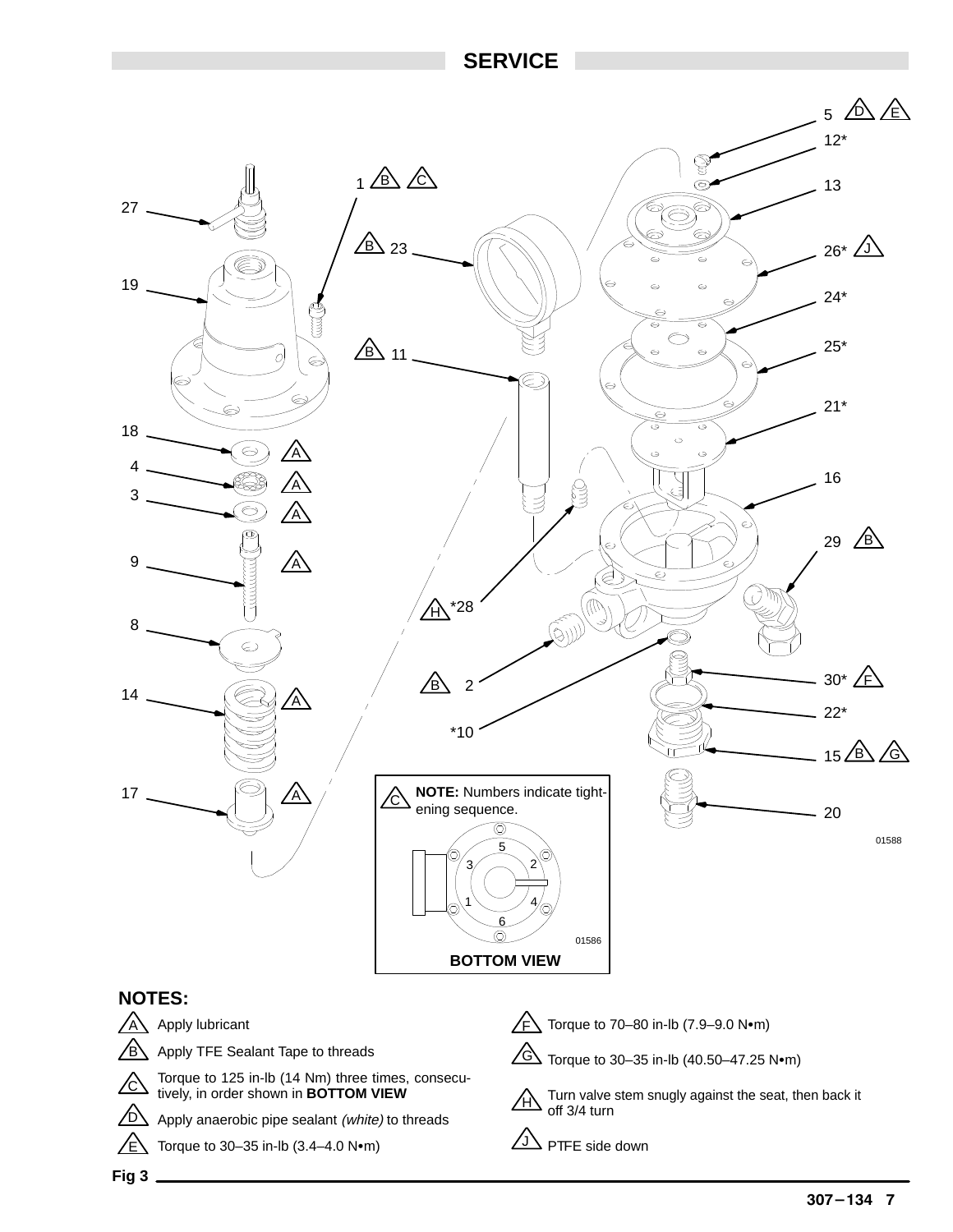## **PARTS DRAWING**

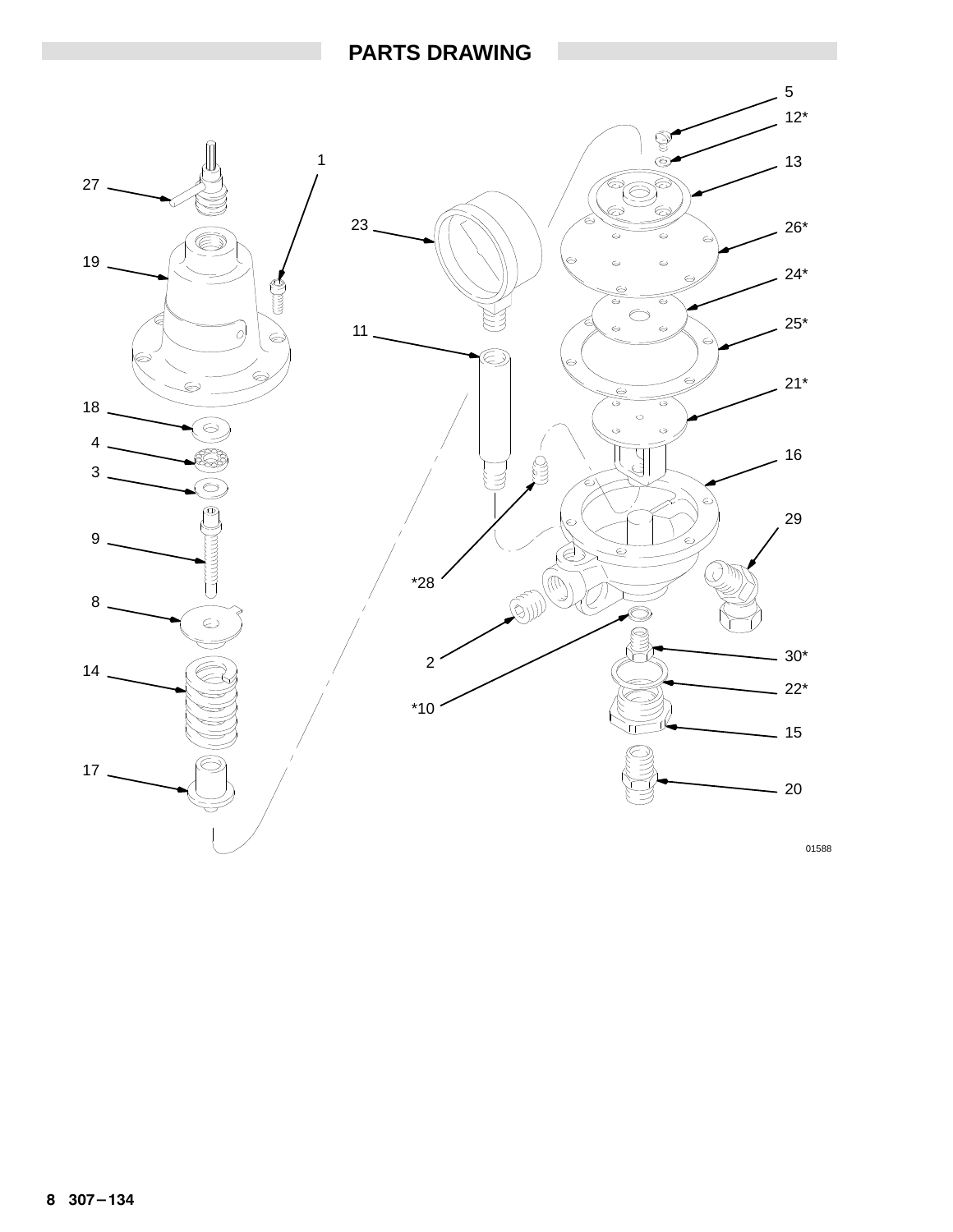## **PARTS LIST**

| <b>REF</b> |             |                                    |     | 17     | 171–192           | GUIDE, spring                                       |  |
|------------|-------------|------------------------------------|-----|--------|-------------------|-----------------------------------------------------|--|
| NO.        |             | <b>PART NO. DESCRIPTION</b>        | QTY | 18     | $171 - 193$       | WASHER, plain                                       |  |
|            | 101–682     | SCREW, soc hd cap; 1/4-20 x 5/8" 6 |     | 19     | 171–194           | CAP, fluid regulator                                |  |
| 2          | $101 - 748$ | PLUG, pipe; soc hd; 3/8 npt        |     | 20     | 171-195           | NIPPLE; 3/8 npsm x 3/8 npt                          |  |
| 3          | 101-971     | WASHER, thrust                     |     | $21*$  | 171-197           | <b>HANGER</b>                                       |  |
| 4          | 101-972     | <b>BEARING</b>                     |     | $22*$  | 171–198           | <b>GASKET</b>                                       |  |
| 5          | 103–962     | SCREW, pan hd mach;                |     | $23^*$ | 171-200           | GAUGE; 0-100 psi (0-7 bar) range                    |  |
|            |             | no. 10-32 x 1/4"                   |     | $24*$  | 171-913           | GASKET; cellulose fibre                             |  |
| 8          | 161-349     | NUT, adjusting                     |     | $25*$  | 171-912           | GASKET; cellulose fibre                             |  |
| 9          | 164-863     | SCREW, adjusting                   |     | $26*$  | 172-194           | DIAPHRAGM; PTFE face                                |  |
| $10*$      | 166-964     | WASHER, non-metallic               |     | 27     | 204-522           | KEY, regulating                                     |  |
| 11         | 187–877     | TUBE, gauge mounting               |     | 28*    | $205 - 183$       | STEM, valve                                         |  |
| $12*$      | $171 - 111$ | <b>SEAL</b>                        |     | 29     | $209 - 029$       | UNION, $45^{\circ}$ swivel; 3/8 npt(m x f)          |  |
| 13         | $171 - 119$ | PLATE, diaphragm                   |     | 30     | $212 - 030$       | SEAT, valve                                         |  |
| 14         | 171–186     | SPRING, compression                |     |        |                   |                                                     |  |
| 15         | 171-190     | NUT, adapter                       |     |        |                   | Recommended "tool box" spare parts. Keep on hand to |  |
| 16         | $171 - 191$ | HOUSING, fluid regulator           |     |        | reduce down time. |                                                     |  |

# **ACCESSORIES**

Accessories must be purchased separately. Use only **GENUINE GRACO PARTS AND ACCESSORIES.**

### **BALL VALVE 208–937**

500 psi (35 bar) MAXIMUM WORKING PRESSURE Stainless steel fluid shut-off valve 3/8 npsm(m) x 3/8 npt(f)



### **COUPLER STEM 208–087**

200 psi (14 bar) MAXIMUM WORKING PRESSURE Connects gun to circulating adapter, Stainless steel



## **CIRCULATING ADAPTER 210–017**

200 psi (14 bar) MAXIMUM WORKING PRESSURE Connects fluid line to gun and circulates fluid, Stainless steel

## **HOSE COUPLINGS**

With spring guard **103–990** 1/4 ID hose x 1/4 npsm(f) **103–991** 1/4 ID hose x 3/8 npsm(f)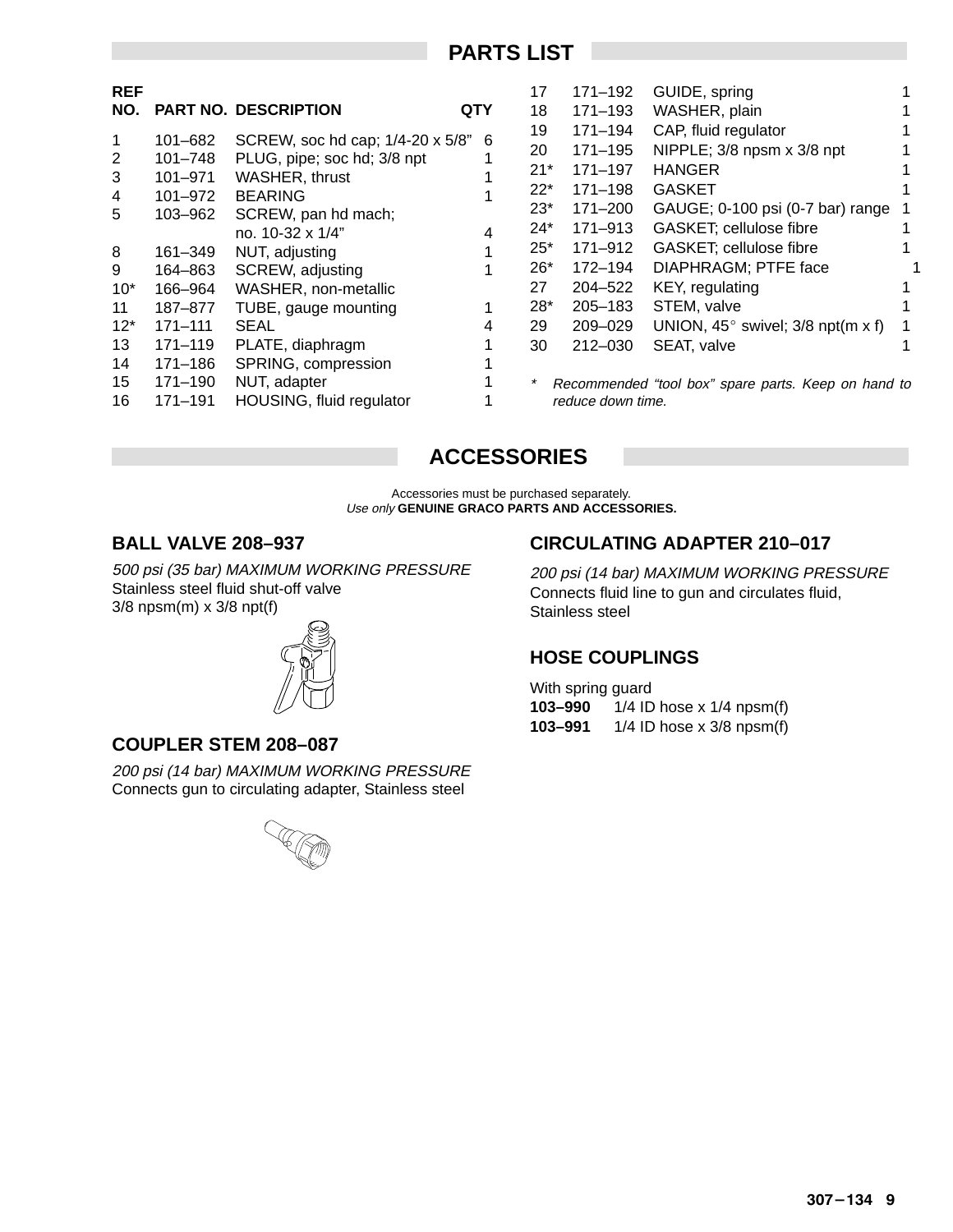# **DIMENSIONAL DRAWING**

# **MANUAL CHANGE SUMMARY**

**5.50" (140 mm) 9.75" (248 mm) 3.875" (85.6 mm) DIA.** T **3/8 npt 0.875" ALTERNATE (22.2 mm) OUTLET 3/8 npsm OUTLET 3/8 npt INLET** 01587

This manual was changed from Rev B to Rev C to change the torque note on the cap screw, part no. 101–682 (item 1 in the parts list) and to change the gauge mounting tube (item 11) part no. from 170–745 to 187–877.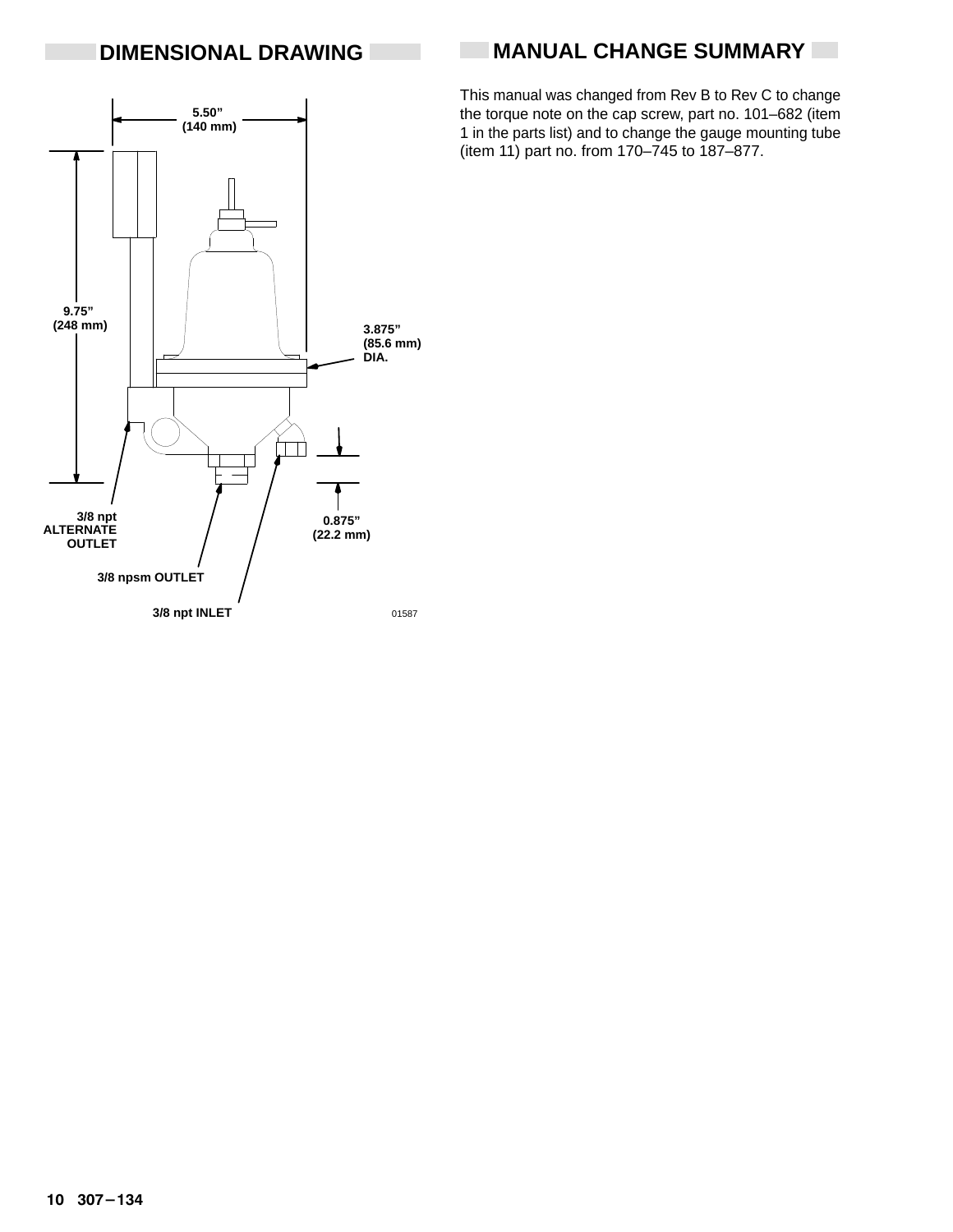| NOTES |
|-------|
|       |
|       |
|       |
|       |
|       |
|       |
|       |
|       |
|       |
|       |
|       |
|       |
|       |
|       |
|       |
|       |
|       |
|       |
|       |
|       |
|       |
|       |
|       |
|       |
|       |
|       |
|       |
|       |
|       |
|       |
|       |
|       |
|       |
|       |